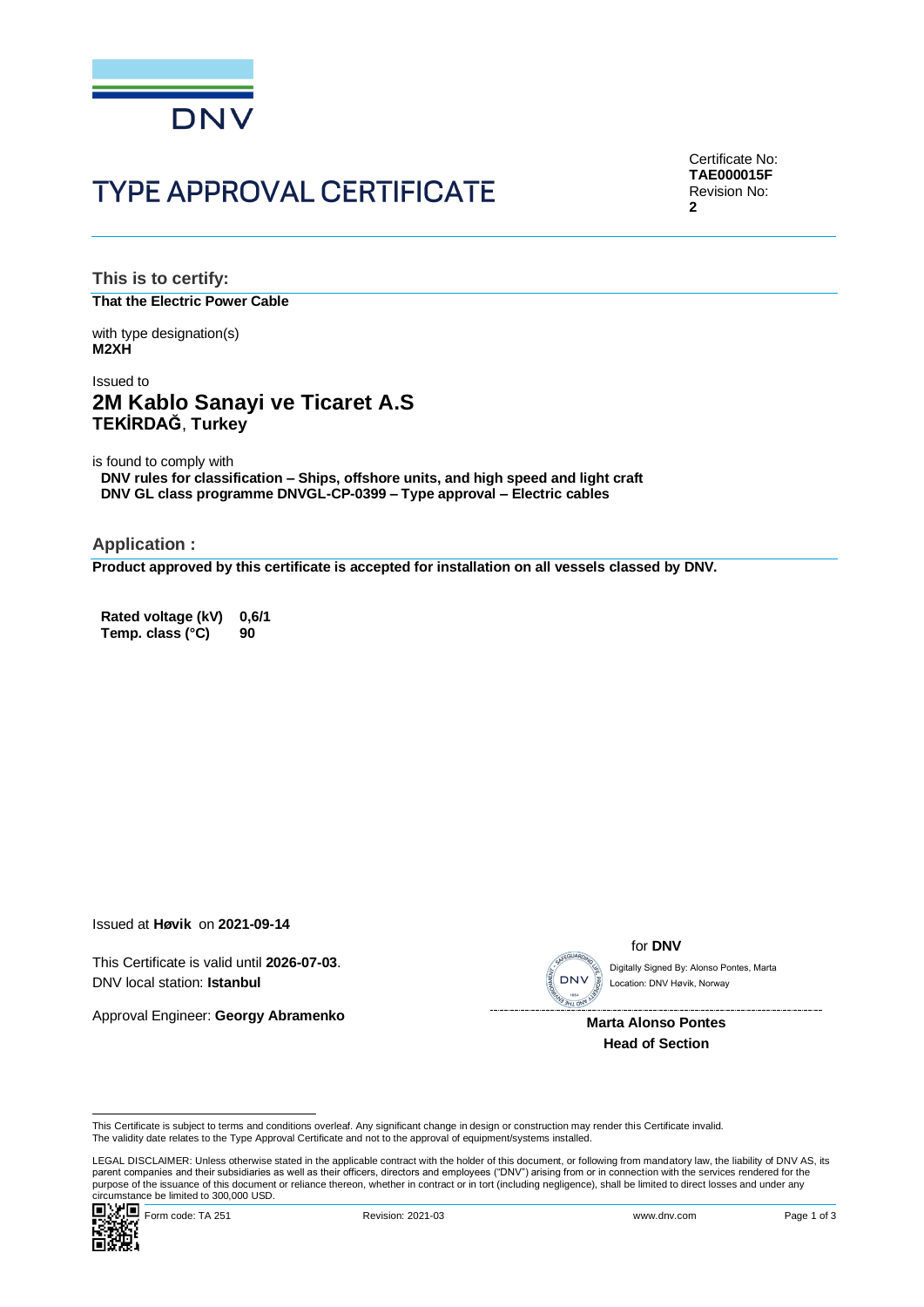

Certificate No: Revision No: **2**

Job Id: **262.1-031245-10**

#### **Product description** M2XH 0,6/1 kV

| Construction:    |                                                                 |
|------------------|-----------------------------------------------------------------|
| Conductors:      | Plain annealed stranded copper class 2 or tinned copper class 5 |
| Core insulation: | XI PF                                                           |
| Inner sheath/    | Halogen free filler or polyester tape                           |
| separator:       |                                                                 |
| Outer sheath:    | SHE <sub>1</sub>                                                |

| No of Elements:              | Cross sectional area $\left[mm^2\right]$                    |  |  |
|------------------------------|-------------------------------------------------------------|--|--|
|                              | 1,0 1,5 2,5 4 6 10 16 25 35 50 70 95 120 150 185 240<br>300 |  |  |
| 2, 3, 4                      | 1,0 1,5 2,5 4 6 10 16 25 35 50 70 95 120 150 185 240        |  |  |
| 5, 7, 12, 16, 19, 24, 27, 37 | 1,0 1,5 2,5                                                 |  |  |

### **Application/Limitation**

The requirements of SOLAS Amendments Chapter II-1, Part D, Reg. 45, 5.2 (provision to be taken to limit Fire Propagation along Bunches of Cables or Wires) are fulfilled without any additional measures.

## **Type Approval documentation**<br>Data sheet: 2M Kablo datasheet re

2M Kablo datasheet ref. no. 0150-15, date 08.04.2015 Test reports: 2M Kablo test reports, ref. techdocs 24-32, received 03.06.2016, techdoc 19, received 04.09.2019 Statement of design description change dated 24.05.2021

### **Tests carried out**

| <b>Standard</b> | <b>Issued</b> | <b>General description</b>                           | Limitation                  |
|-----------------|---------------|------------------------------------------------------|-----------------------------|
| IEC 60092-350   | 2014-08       | General construction and test methods of power,      |                             |
|                 |               | control and instrumentation cables for shipboard     |                             |
|                 |               | and offshore applications                            |                             |
| IEC 60092-360   | 2014-04       | Electrical installations in ships - Part 360:        |                             |
|                 |               | Insulating and sheathing materials for shipboard     |                             |
|                 |               | and offshore units, power, control, instrumentation  |                             |
|                 |               | and telecommunication cables.                        |                             |
| IEC 60092-353   | 2016-09       | Electrical installations in ships - Part 353: Power  |                             |
|                 |               | cables for rated voltages 1 kV and 3 kV              |                             |
| IEC 60332-3-22  | 2018-07       | Tests on electric and optical fibre cables under     | <b>Bunch test</b>           |
|                 |               | fire conditions - Part 3-22: Test for vertical flame | Category A                  |
|                 |               | spread of vertically-mounted bunched wires or        |                             |
|                 |               | cables - Category A                                  |                             |
| IEC 60332-1-2   | 2006-07       | Tests on electric cables under fire conditions.      |                             |
|                 |               | Test for vertical flame propagation for a single     |                             |
|                 |               | insulated wire or cable.                             |                             |
| IEC 60754-1     | 2011-11       | Test on gases evolved during combustion of           | Low Halogen:                |
|                 |               | materials from cables - Determination of the         | <0,5% Halogen               |
|                 |               | amount of halogen acid gas                           |                             |
| IEC 60754-2     | 2011-11       | Test on gases evolved during combustion of           | Halogen free:               |
|                 |               | materials from cables - Determination of the         | pH > 4,3                    |
|                 |               | degree of acidity of gases evolved during the        | Conductivity $<$ 10 $\mu$ S |
|                 |               | combustion of materials taken from electric cables   |                             |
|                 |               | by measuring pH and conductivity                     |                             |
| IEC 61034-1/2   | 2013-07/09    | Measurement of smoke density of cables               | Low smoke                   |
|                 |               | burning under defined conditions -                   |                             |
|                 |               | Test apparatus, procedure and requirements           |                             |